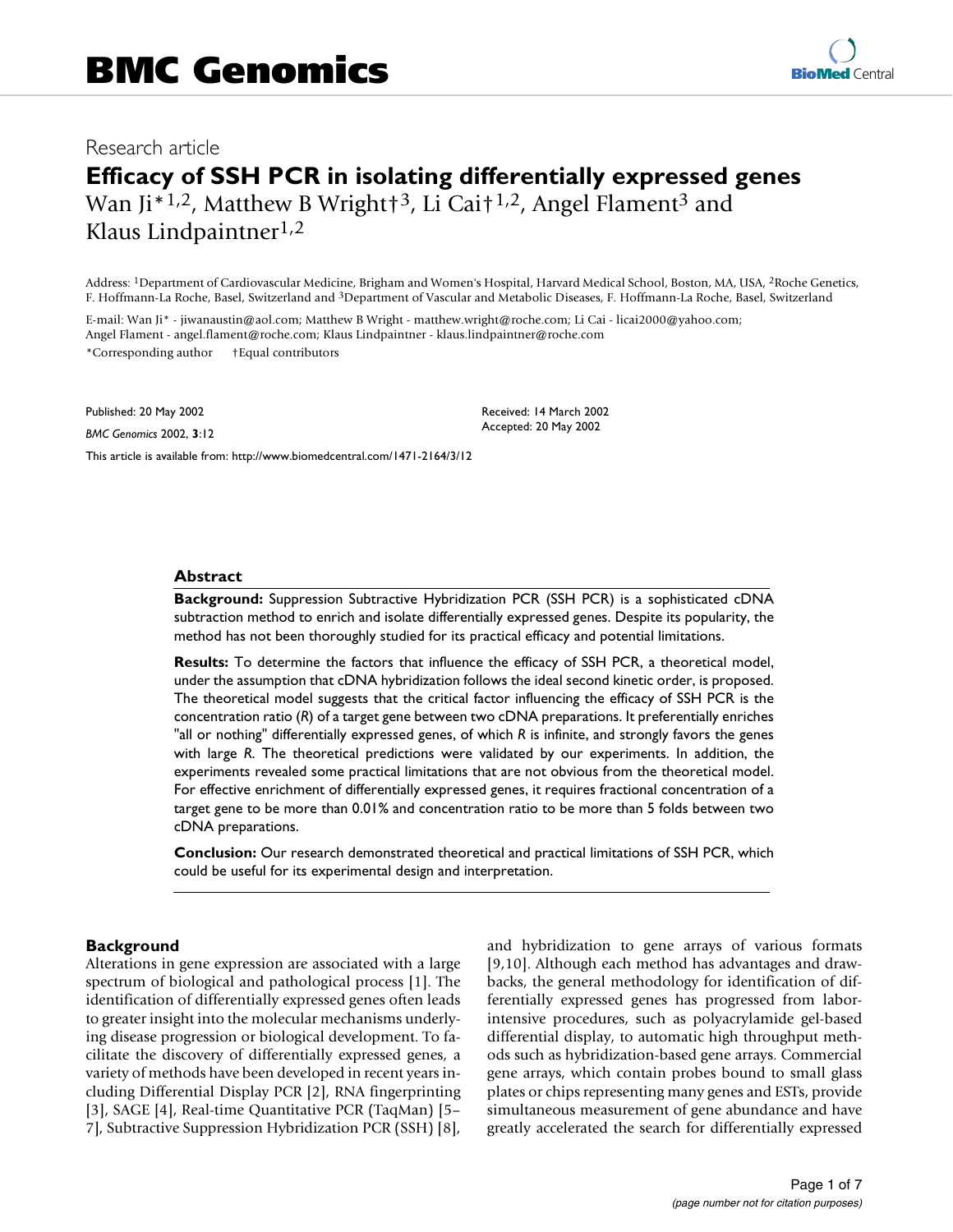



genes. However, such arrays and associated equipment are expensive and beyond the access of most academic laboratories. Commercial arrays also suffer by being restricted to available gene sequences to serve as templates for probe design. They generally only cover human and the most common model organisms. Thus, to identify novel genes or to study other organisms such as agricultural crops and live stocks, it is still necessary to utilize additional methods beyond such gene chips and arrays.

Subtractive hybridization is an attractive method for enriching differentially expressed genes. This method was first used by Bautz and Reilly to purify phage T4 mRNA in the mid-1960's [11]. Pure subtractive methodologies are of limited use due to the need for a large quantity of mRNA to drive hybridization to completion as well as the difficulty in cloning the tiny amount of cDNA remaining after hybridization. The method was greatly improved when Duguid and Dinauer adapted generic linkers to cDNA [12] allowing the selective PCR amplification of tester cDNA between hybridization cycles. Diatchenko et al . further introduced the technique of Suppression Subtractive Hybridization PCR (SSH PCR) in which differentially expressed genes could be normalized and enriched

over 1000-fold in single round of hybridization [8]. The recent commercialization of an SSH PCR kit by Clontech (CLONTECH Laboratories, Palo Alto, CA, USA) has lead to its increasing popularity in biological research laboratories [13–17].

Despite the popularity of SSH PCR, this complicated method has not been thoroughly studied for its practical efficacy and potential limitations. In this work, we have proposed a theoretical model of SSH PCR based on the assumption that cDNA hybridization follows the ideal second kinetic order. We further tested the theoretical predictions by several SSH experiments.

## **Results**

#### *Theoretical model of SSH PCR*

The strategy of SSH PCR to enrich differentially expressed gene is depicted in Figure 1. The procedure consists primarily of two substrative hybridizations and a single PCR amplification. In the first hybridization step, tester cDNA fitted with adapter 1 or 2R is mixed with a large excess of driver cDNA and denatured separately. They are then subjected to limited renaturation, also separately. Because the renaturation process, which is random collision of complementary strands, obeys the ideal second-order kinetics, the rate of the reaction can be described by Equation 1 [18,19]:

$$
\frac{dC}{dt} = -kC^2 \qquad \qquad 1
$$

where *C* is molar concentration of a single-strand target gene, *t* is time and *k* is the rate constant.

Equation 1 can be integrated and solved yielding Equation 2:

$$
C_t = \frac{C_0}{C_0 kt + 1}
$$
 2

where  $C_0$  is the starting concentration of the single-strand DNA, and  $C_t$  is the concentration of the remaining singlestrand DNA at time *t*. When *C*<sup>0</sup>*kt*>>1, Equation 2 simplifies to Equation 3:

$$
C_t = \frac{1}{kt} \qquad \qquad 3
$$

Equation 3 implies that when hybridization time is long enough, or when  $C_0$ *kt* $>> 1$ , the concentration of remaining single-strand DNA is determined mainly by its hybridization rate constant *k* and hybridization time *t*, and is inde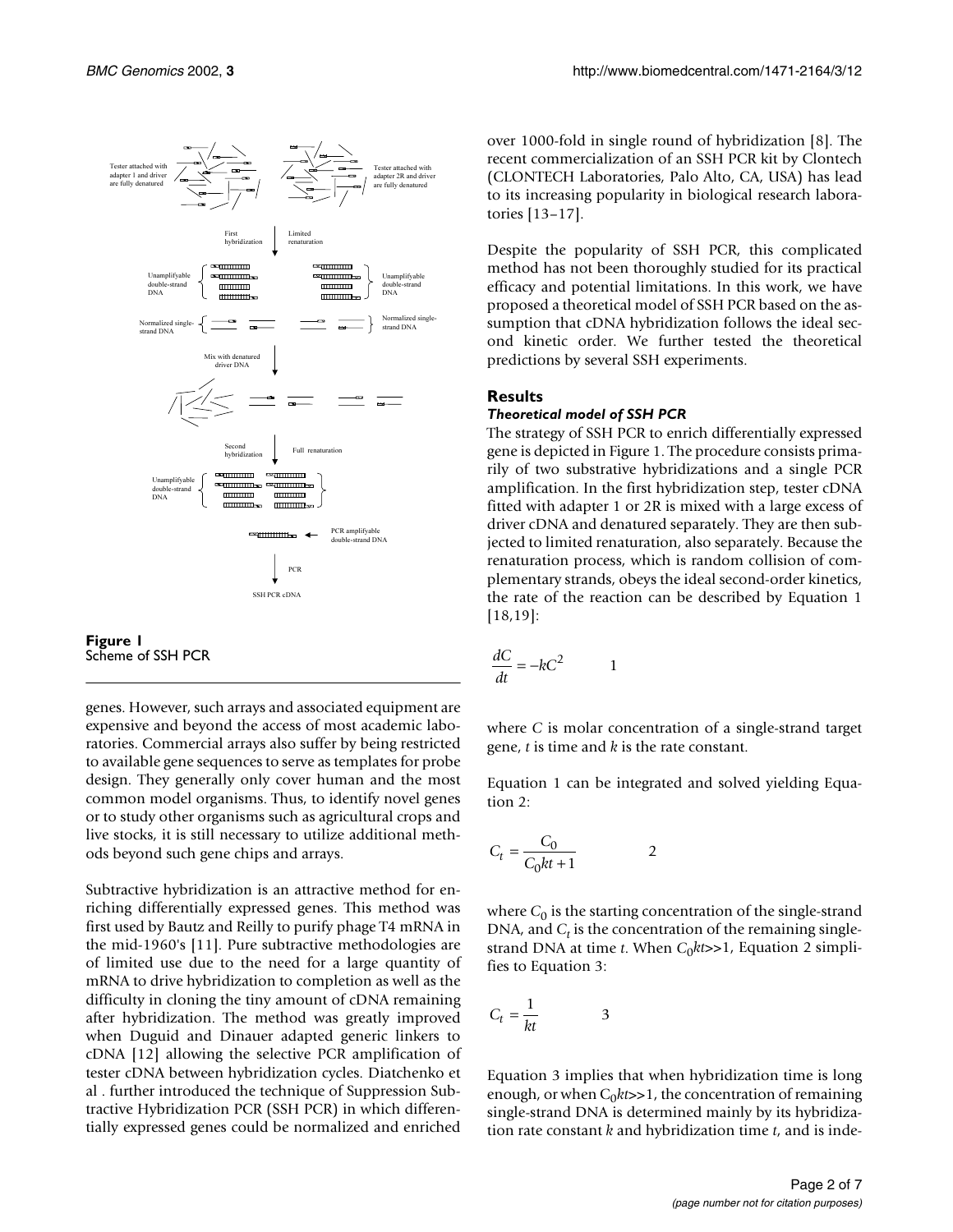pendent of its starting concentration  $C_0$ . This is the basis of normalization in the first hybridization reaction.

Because single-strand cDNAs consist of both tester cD-NAs, which are fitted with adapter, and driver cDNAs, which are not fitted with adapters, and if we further assume that DNA with and without adapter have the same hybridization kinetics or to say simply that adapter will not interfere with DNA hybridization, then the concentration of the PCR amplifiable cDNA (those with adapters) can be calculated from Equation 4:

$$
C_{t'} = \frac{C_t}{1 + N/R}
$$
 4

where  $C_t$  is the concentration of a target single-strand cDNA with adapter, *N* is the ratio of the driver to tester in the first hybridization, and the *R* is the concentration ratio of the target cDNA in tester to that in driver.

In the first hybridization none of the double-strand cDNA can be amplified by PCR because it either lacks adapter sequences for binding of PCR primer(s) or PCR is suppressed by a so-called "panhandle" structure that is formed by long complementary sequences of 5' and 3' ends of adapters [21]. Therefore, only the single-strand cDNAs containing adapters are of consequence in the second hybridization.

In the second hybridization, the single-strand cDNAs from the first hybridization are mixed with new denatured driver cDNAs to form double-strand cDNAs. The second hybridization is carried out over a longer time period to ensure that all cDNAs become double-stranded. This reaction can be described by Equation 5:

$$
(A + A' + A'')x(B + B' + B'')
$$
 5

where A and B are a single-strand cDNA with its complementary strand respectively. A' and *A"* are strands fitted with adapter 1 and 2R respectively. B' and B" are fitted with adapter 1 and 2R respectively. In the second hybridization, only the double-strand cDNAs with two different adapters at each end (A'B" and A"B') can be amplified by PCR. The amount of product (A'B"+A"B') available for amplification can determined by Equation 6:

$$
A'B'' + A''B' = \frac{A'B'' + A''B'}{(A + A' + A'')(B + B' + B'')}x(A + A' + A'')
$$
 6

Given that  $A = B = MC_0/R$ , where M is the ratio of driver to tester in the second hybridization and R is the concentration ratio of a target cDNA of tester to driver and given Equation 4 the following hold true:  $A' = B' = A'' = B'' = C_t'$  $= Ct/(1 + N/R)$ . Thus the concentration of target doublestrand cDNA with hetero-adapters can be calculated by Equation 7:

$$
A'B'' + A''B' = \frac{2C_t^2}{(1 + N/R)\left(MC_0/R + NMC_0/R^2 + 2C_t\right)}
$$
 7

where  $C_t$  is the concentration of remaining single-strand cDNA after the first hybridization, *N* is the ratio of driver to tester in the first hybridization (30 in our experiments), *M* is the ratio of driver to tester in the second hybridization (5 in our experiments), and the *R* is the concentration ratio of the target cDNA in tester to that in driver.

If we make some simple approximations by a. ignoring the cDNAs that cannot be amplified by PCR, which is logical considering the exponential amplification by PCR which results in unamplified cDNA comprising only a tiny portion of the total final cDNA, b. ignoring differences in PCR efficiency between amplifiable cDNAs, which is reasonable considering that all cDNAs have identical adapters, then Equation 7 gives the relative amount of all cDNAs after SSH PCR.

Thus, several predictions can be directly made by Equation 7. 1. when  $R = \infty$ , meaning that the target cDNA is an 'all or nothing' differentially expressed cDNA due to its presence only in tester and not in driver cDNA, then *A'B"*  $+A^{\dagger}B' = C_t = 1/kt$  (Equation 4), then every 'all or nothing' differentially expressed cDNA will be enriched to a fixed level irrespective of its starting concentration; 2. when R is a small number (<10 for example), meaning the target is a ratio differentially expressed cDNA present both in tester and driver cDNA but at different concentrations, then  $C_0$ >> $C_t$  and N>> $R$ . Equation 7 can therefore be simplified to:

$$
A'B'' + B'A'' \approx \frac{2R^3C_t^2}{N^2MC_0}
$$
 8

Equation 8 demonstrates that the enrichment of a ratio differentially expressed gene is proportional to the cube of *R*, implying that the greater the expression ratio is between a cDNA in driver vs. tester the more likely it is to be detected by SSH PCR.

## *Experimental Test of SSH PCR*

To experimentally test the two predictions of the theoretical model we designed a series of experiments. First, we tested SSH PCR for enrichment 'all or nothing' differen-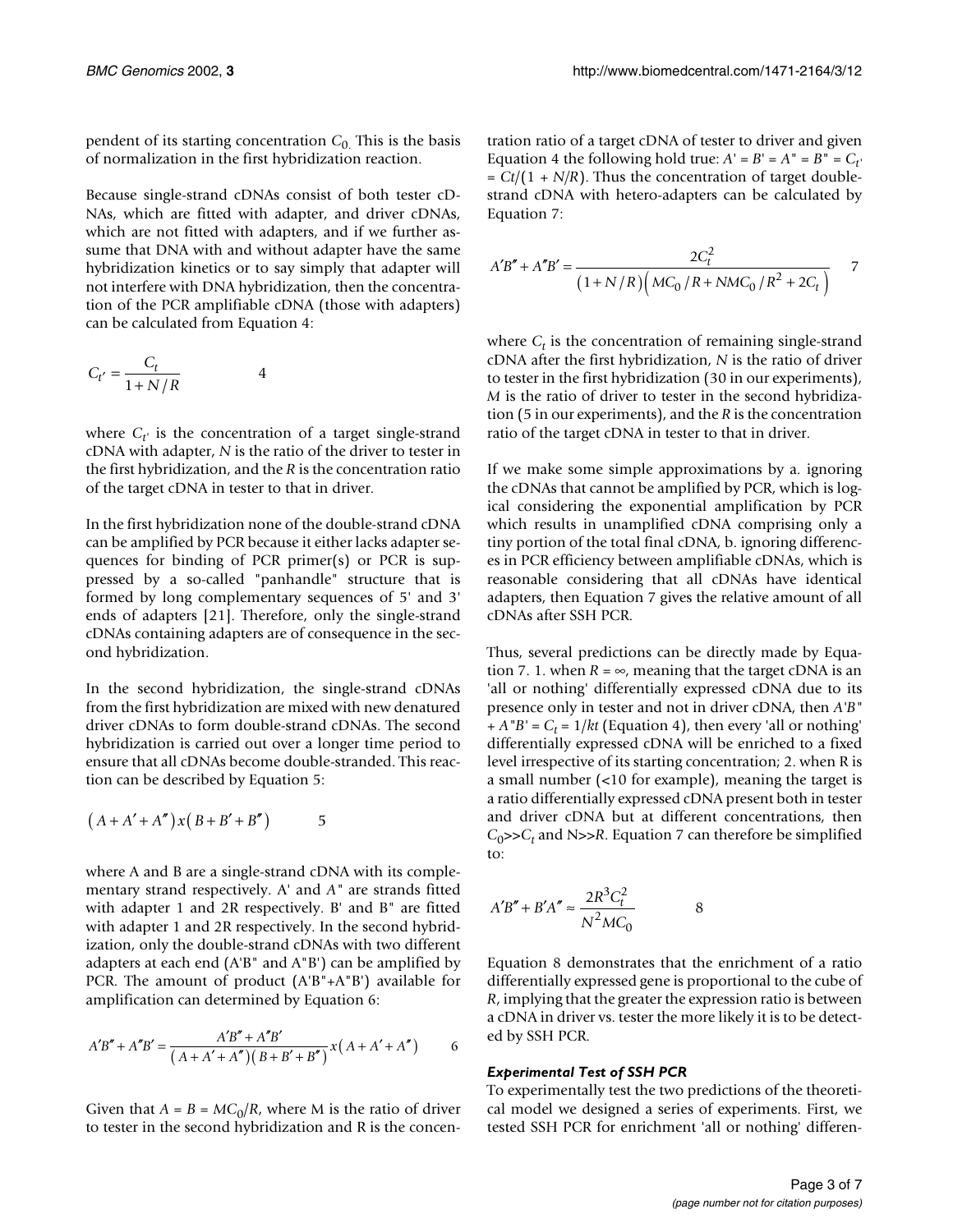

#### **Figure 2**

Enrichment of 'all or nothing' differentially expressed φx174 DNA *Hae*III by SSH PCR. Various amount of φx174 *Hae*III DNA was added in tester. None was added in driver. SSH PCR was carried out as described in Materials and Methods. Lane 1, φx174 *Hae*III DNA marker; lane 2, 1.0% of φx174 DNA *Hae*III in tester; lane 3, 0.1% of φx174 DNA *Hae*III in tester; lane 4, 0.01% of φx174 *Hae*III DNA in tester; lane 5, 0.001% of φx174 *Hae*III DNA in tester; lane 5, 0.0001% of φx174 DNA *Hae*III in tester.

tially expressed genes. We prepared a series of tester cD-NAs by artificially adding φx174 DNA to fibroblast cDNA to simulate differentially expressed genes and extracted the tester cDNAs by using fibroblast cDNA as driver. The results (Fig 2) demonstrated that 'differentially expressed' φx174 DNA can be enriched to clearly visible bands when its fractional concentration is more than 0.01% of tester cDNA (Fig 2. lanes 2,3). When the starting fractional concentrations of φx174 were 1.0% and 0.1% respectively in the tester cDNA preparations, the SSH PCR φx174 bands were of similar intensity after SSH PCR as shown in lanes 2 and lane 3 (Fig 2), indicating their enrichment to the same level. This is in consistent with the theoretical prediction. Fig 2 also revealed a practical limitation of SSH PCR not obvious from the theoretical model. When φx174 DNA is less than 0.01% of tester cDNA, no clearly visible

bands of φx174 are apparent after agarose gel electrophoresis (lane 4,5,6), indicating that most of SSH PCR cDNAs are not the 'differentially expressed' target φx174, but are predominantly randomly amplified fibroblast cD-NAs.

We also tested SSH PCR for efficacy in enriching ratio differentially expressed genes. We prepared a series of tester and driver cDNAs by adding different amounts of φx174 DNA to fibroblast cDNA. In the first series, the tester cDNA contained a fixed amount (1.0%) φx174 DNA added to fibroblast cDNA while a series of driver cDNAs were made by adding φx174 DNA ranging from 1% to 0% to fibroblast cDNA. Then we enriched the 'differentially expressed' φx174 DNA by SSH PCR. The results (Fig [3](#page-4-0)) demonstrated that 'differentially expressed' φx174 DNA can be enriched to clearly visible bands only when it is 5 fold or more concentrated in tester compared to driver cD-NAs (lane 4, 5, 6 and 7). When the differentially expressed cDNA is less than 5-fold concentrated in the tester, no distinguishable φx174 DNA bands were seen (lane 2 and 3), suggesting that the "differentially expressed' φx174 DNA was not enriched enough by SSH PCR and that the resulting SSH library consists mainly of randomly amplified fibroblast cDNAs.

To further examine the role of the concentration ratio *R* and the effect of target abundance on efficiency of SSH PCR, we made a second series of tester and driver cDNA for SSH PCR. Tester cDNA contained 0.1% φx174 DNA, one-tenth the amount in the previous experiment added to fibroblast cDNA and the series of driver cDNAs was also reduced by 10-fold driver ranging from 0.1% to 0% φx174 DNA in fibroblast cDNA. Thus, the absolute amount of 'differentially expressed' φx174 DNA is one tenth of the amount in the previous experiment, however, the corresponding concentration ratios are identical. We again enriched the 'differentially expressed' φx174 DNA using SSH PCR and the results are shown in Fig 4. The results of this experiment were almost identical to the previous experiment in that the dependence on concentration ratio for effective enrichment was similar requiring more than fivefold more φx174 DNA in tester than in driver (lane 3, 4, 5 and 6). The results in Fig [3](#page-4-0) and Fig 4 together demonstrate that effective enrichment by SSH PCR is highly dependent on concentration ratio of the differentially expressed gene. Enrichment is far more effective for genes that are highly differentially expressed. These results are consistent with the theoretical prediction described in Equation 8.

## **Discussion**

We presented a theoretical model to describe SSH PCR based on the well-established second order kinetic of DNA hybridization [18,19]. Recent kinetic modeling and computer simulation of subtractive hybridization based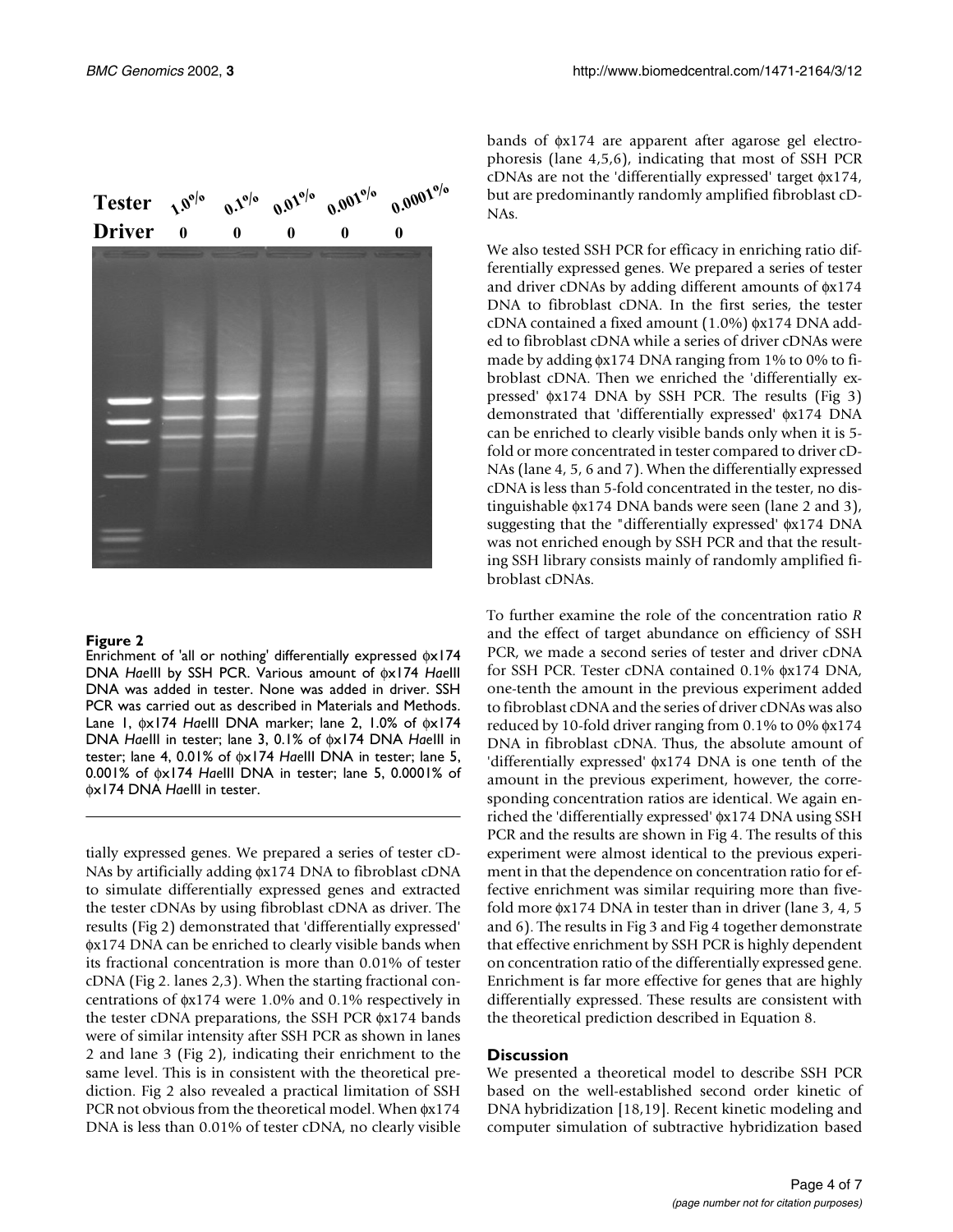

#### <span id="page-4-0"></span>**Figure 3**

Enrichment of ratio differentially expressed φx174 DNA *Hae*III by SSH PCR. Fixed amount of 1.0% φx174 *Hae*III DNA was added in tester and various amount of φx174 *Hae*III DNA in driver, which resulted in a serial five folds of dilutions. SSH PCR was carried out as described in Materials and Methods. Lane 1, φx174 *Hae*III DNA marker; lane 2, 1.0% of φx174 *Hae*III DNA in driver; lane 3, 0.2% of φx174 *Hae*III DNA in driver; lane 4, 0.04% of φx174 *Hae*III DNA in driver; lane 5, 0.008% of φx174 *Hae*III DNA in driver; lane 6, 0.0016% of φx174 *Hae*III DNA in driver in driver; lane 7, no φx174 *Hae*III DNA in driver driver.

on the similar principles have shown that they agree well with existing experimental data [20,22]. Our mathematical calculations described in Equation 7 and 8 reveal the relative importance of factors such as concentration ratio (*R*) and target abundance for any specific cDNA to be present in an SSH PCR library. When *R*→∞, that is when differentially expressed genes are 'all or nothing', they are effectively enriched to a fixed concentration of 1/kt. When *R* is a small number, enrichment is proportional to *R*3, favoring highly differentially expressed genes. Our experiments confirmed the theoretical prediction that the primary factor influencing enrichment is the concentration ratio *R* and not the absolute difference. This was supported by the similar enrichment of 1.0% and 0.1% φx174

DNA shown in Fig [3](#page-4-0) and 4. On the contrary side, SSH PCR cannot exclude all non-differentially expressed gene from a library. This was demonstrated the evenly distributed DNA surrounding the φx174 DNA bands which are evidently derived from 'non-differentially' expressed fibroblast cDNA. Contrary to the theoretical prediction, however, our SSH PCR experiment failed to enrich φx174 DNA when less than 0.01% (Fig 2 lane 4, 5 and 6). A possible explanation is that target cDNA less than 0.01% is too low to drive hybridization to completion in the second hybridization. Because formation of double-stranded cDNA is required for PCR amplification in SSH PCR, the result will be low representation of the rare target cDNA in the SSH PCR library even if it is of the 'all or nothing' differentially expressed cDNAs.

Practical factors, such as PCR amplification efficiency, have not been taken into our theoretical consideration. As note before, the PCR amplification efficiency is sequencedependent, which may result in fortuitous over-representation or under-representation of certain sequences in SSH PCR library. The factors may change the outcomes of SSH PCR experiments serendipitously. They, however, don't constitute the basis for SSH PCR to enrich differentially expressed genes. For simplicity, they are not included in our theoretical consideration.

Our results have a significant bearing on the use SSH PCR application and the interpretation of experimental results. Because SSH PCR favors highly differentially expressed genes, the primary application of SSH PCR should be to detect dramatic alteration of gene expression, such as comparison of gene expression after viral infection or gene expression profiling of two different tissues. In profiling gene expression differences in diseased vs. normal tissues or over an experimental time course where small changes in gene expression are more likely to be physiologically relevant, SSH PCR would be highly ineffective in profiling gene expression changes. In such situations, differential screening of very large SSH PCR libraries can potentially compensate but at high costs in time and labor. In addition, for effective enrichment by SSH PCR the target mRNA must be at least 0.1% of the total mRNA, thus low abundance genes such as transcription factors, cytokines, and receptors which are key regulators of many pathological processes would not be detected by this method.

Care must be also be taken in the interpretation of SSH PCR results. The presence of many non-differentially expressed genes in an SSH PCR library may not result from experimental error but maybe due to the absence of significantly differentially expressed genes between the chosen driver and tester samples. The failure of a SSH PCR library to include a known differentially expressed mRNA may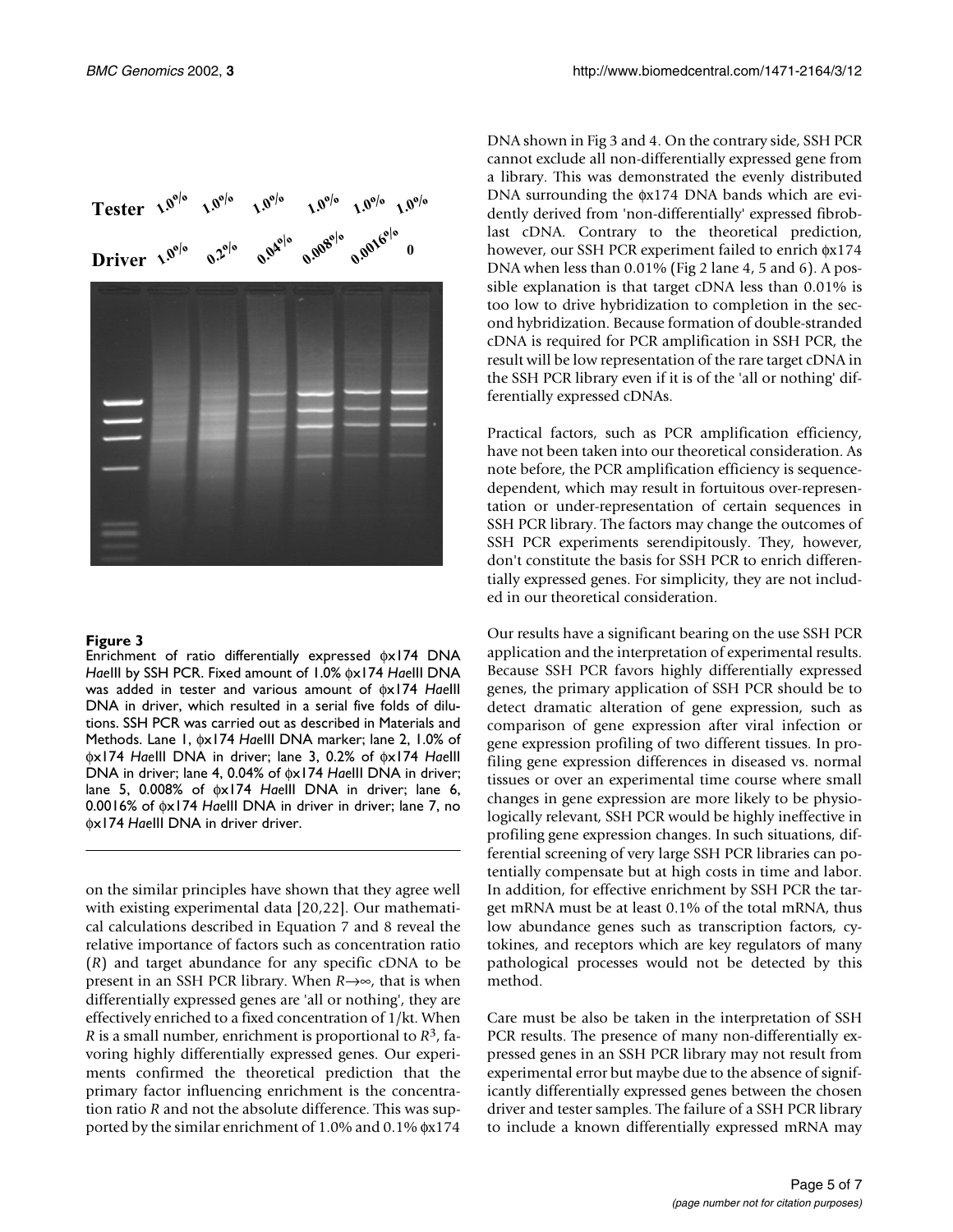

## **Figure 4**

Enrichment of ratio differentially expressed φx174 DNA *Hae*III by SSH PCR. Fixed amount of 0.1% φx174 *Hae*III DNA was added in tester and various amount of φx174 *Hae*III DNA in driver, which resulted in serial five folds of dilutions. SSH PCR was carried out as described in Materials and Methods. Lane 1, φx174 *Hae*III DNA marker; lane 2, 0.1% of φx174 *Hae*III DNA in driver, lane 3, 0.02% of φx174 *Hae*III DNA in driver; lane 4, 0.004% of φx174 *Hae*III DNA in driver; lane 5, 0.0008% of φx174 *Hae*III DNA in driver; lane 6, 0.00016% of φx174 *Hae*III DNA in driver in driver; lane 7, no φx174 *Hae*III DNA in driver.

also not be a result of experimental error. From Equation 8, a differentially expressed cDNA is only R<sup>3</sup>-fold enriched in a SSH PCR library as compared with an unsubtracted cDNA library. Thus it should not be surprising that a small SSH PCR library does not contain a known differentially expressed gene.

# **Conclusions**

Our theoretical model suggests that effective enrichment of a target gene by SSH PCR is determined by its concentration ratio (*R*) between tester and driver. The enrichment is far more efficient for differentially expressed genes with a large value for *R*. Our experiments validate the theoretical predictions that enrichment by SSH is greatly influenced by concentration ratio R. They also revealed practical limitations: for effective enrichment of 'all or nothing' differentially expressed genes, the fractional concentration of a target gene needs be more than 0.01%. For effective enrichment of ratio differentially expressed genes, the concentration ratio needs to be more than 5 fold.

## **Materials and Methods**

Total RNAs were isolated from primary cell cultures of human fibroblast using the RNeasy Mini kit (Qiagen, Chatsworth, CA, USA). cDNAs were synthesized and amplified from the total RNA with the SMART PCR cDNA Synthesis kit (Clontech, Palo Alto, CA, USA). The cDNAs were purified by the QIAquick PCR Purification kit (Qiagen, Chatsworth, CA, USA). The purified cDNAs were digested by *Rsa*I and repurified by the QIAquick PCR procedure. The digested cDNAs were suspended at a concentration 360 ng/µl and used directly for SSH PCR.

Defined amounts of *Hae*III-digested φx174 DNA to human fibroblast cDNA to simulate differentially expressed genes in tester cDNAs. Human fibroblast cDNAs were used as the driver. SSH PCR methods were those described in PCR-Select cDNA Subtraction kit (Clontech, Palo Alto, CA, USA). The appearance of φx174 *Hae*III bands following agarose gel electrophoresis of SSH PCR products in ethidium bromide-stained gels was taken as an indicator of enrichment. In short, various amounts of *Hae*III digested phage φx174 DNA were added to the *Rsa*I digested cD-NAs to simulate differentially expressed genes. Tester cDNAs were fitted with either adapter 1 or adapter 2R by T4 DNA ligase. In the first SSH PCR hybridization, 18 ng of tester cDNAs fitted with either adapter 1 or 2R were mixed with 540 ng of driver cDNA and hybridization buffer in a volume of 5 µl. They were denatured and allowed to undergo 8 hr of limited renaturation at 68°C separately. In the second SSH PCR hybridization, 360 ng of freshly denatured driver DNA and the two reactions of the first hybridization were mixed in a volume of 14 µl and allowed to undergo 20 hr of hybridization at 68°C. The subtracted tester cDNA was then diluted with 235 µl of dilution buffer. 1 µl of the diluted subtracted cDNA was amplified by PCR in 25 µl of reaction mixture containing: 1× PCR reaction buffer, 200 µM dNTP, 400 nM PCR primer 1 and 1× Advantage cDNA Polymerase Mix. The PCR was performed on a MJ Research PTC 200 thermocycler with program: 75°C 5 min, 94°C 25 sec, 27 cycles of 94°C 10 sec, 66°C 30 sec, 72°C 1.5 min. The PCR products were diluted 10 times with  $H_2O$ . 1 µl of the diluted PCR products was amplified again by nested PCR in 25 µl of reaction mixture containing: 1× PCR reaction buffer, 200 µM dNTP, 400 nM Nested PCR primer 1, 400 nM Nested PCR primer 2R and 1× Advantage cDNA Polymerase Mix. The PCR was performed on a MJ Research PTC 200 thermocycler with 12 cycles of 94°C 10 sec, 68°C 30 sec, 72°C 1.5 min. The nested PCR products were separated electrophoretically on 2% agarose gels. The agarose gels were stained with ethidium bromide and pictures were taken under UV illumination at 254 nm.

## **References**

- 1. Lewin B: **Gene V.** *Oxford, UK: Oxford University Press* 1994
- Liang P, Pardee AB: Differential display of eukaryotic messen**ger RNA by means of the polymerase chain reaction.** *Science* 1992, **257:**967-971